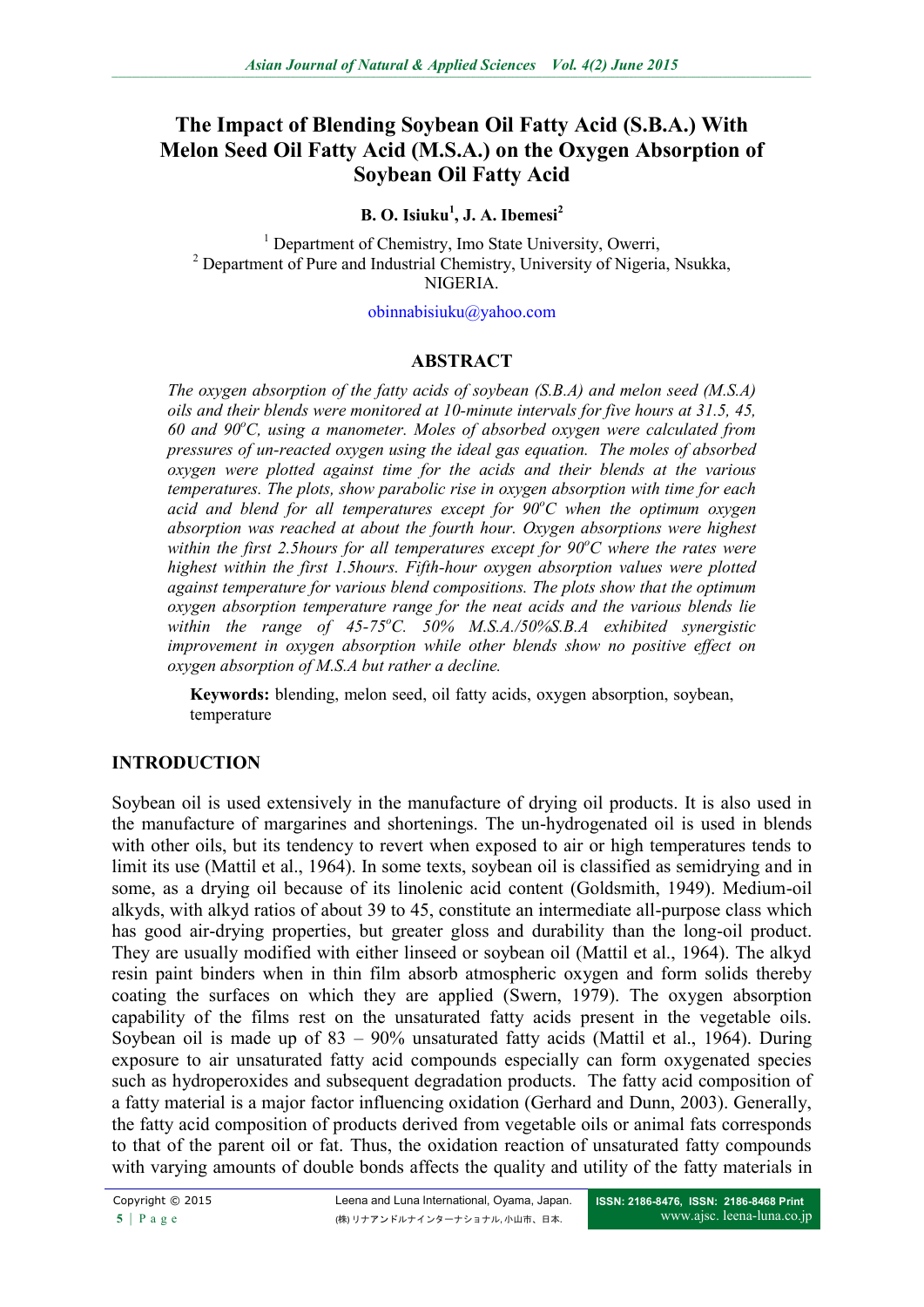diverse areas of industrial application. The oxidation of fatty materials is affected by other factors such as elevated temperatures, light, the presence of metals and other parameters that may accelerate oxidation (Mittelbach and Gangl, 2001; Monyem et al., 2000; Canakei and Monyem, 1999; Simkovsky and Ecker, 1989, Thomson et al., 1998; Bondioli and Folegatti, 1996; Bondioli et al., 1995; Du Plessis et al., 1985; Du Plessis, 1982.).

The potential of melon seed oil in the development of alkyd resin paint binders has been shown (Ibemesi, 1990). Blending of fatty acids of melon seed with those of rubber seed and linseed oils improved the drying and other properties of melon seed alkyd products with synergistic drying performance as is evident from their percent fatty acid composition (Ochigbo and Ibemesi, 1994). The latter oil is already in high demand and in the coatings industry. The oil content of melon seed well surpasses that of soybean (Ejekeme and Ibemesi, 2007).

The aim of this work was to find out the impact of blending soybean oil fatty acids with the fatty acids of melon seed oil on the oxygen absorption of the acids with a view of encouraging the use of MSA industrially. Different ratios by weight of the fatty acids were employed in the study. The effect of temperature was also studied.

### **MATERIALS AND METHOD**

### **Materials**

The fatty acids of the oils of soybean (Glycine max(L) Merr.) and melon seed (colocynthis Vulgaris, Schrad) used in this work were prepared by Ochigbo (Ochigbo 1992). The metallic driers were Cobalt and Lead naphthenate. The Cobalt naphthenate solution was obtained from Phina Paints (Nig.) Ltd, Awka, Anambra State, Nigeria and the Lead naphthenate solution from Morgan Paints (Nig.) Ltd, Enugu, Nigeria. The metal concentrations of the two dries as determined in our laboratory were found to be 24.98% Lead and 7.69% Cobalt. The oxygen as used was hospital oxygen gas (approx. 99.9% purity), a product of Niger Gas (Nig.) Ltd., Enugu, Nigeria.

### *Equipment*

The equipment used in this work were Manometric Oxygen Absorption Unit (Figure 1), Haake E 52 Electrothermal Heater, Stuart Magnetic Stirrer/Hot plate, Edwards ED 50 High Vacuum pump, Thermometer ( $-10 - 110^{\circ}$ C), Watch and Sartorius Chemical balance.

#### **Measurement of Rate of Oxygen Absorption of Fatty Acid Drier Mixture**

#### *Preparation of Fatty Acid-Drier Mixture*

5.00g of each oil fatty acid or blend of fatty acids were accurately weighed into a 30 cm<sup>3</sup> beaker. 0.03 and 0.10g of cobalt and lead naphthenates respectively were added to the sample. The acid-drier mixture was them mixed thoroughly using a glass rod. The amounts of driers added represent approximately 0.05 and 0.5wt % of cobalt and lead naphthenates respectively. The amount of each drier required was calculated using the equation.

Mass of drier = mass of oil (or acid)  $x$  % of metal

% of metal in drier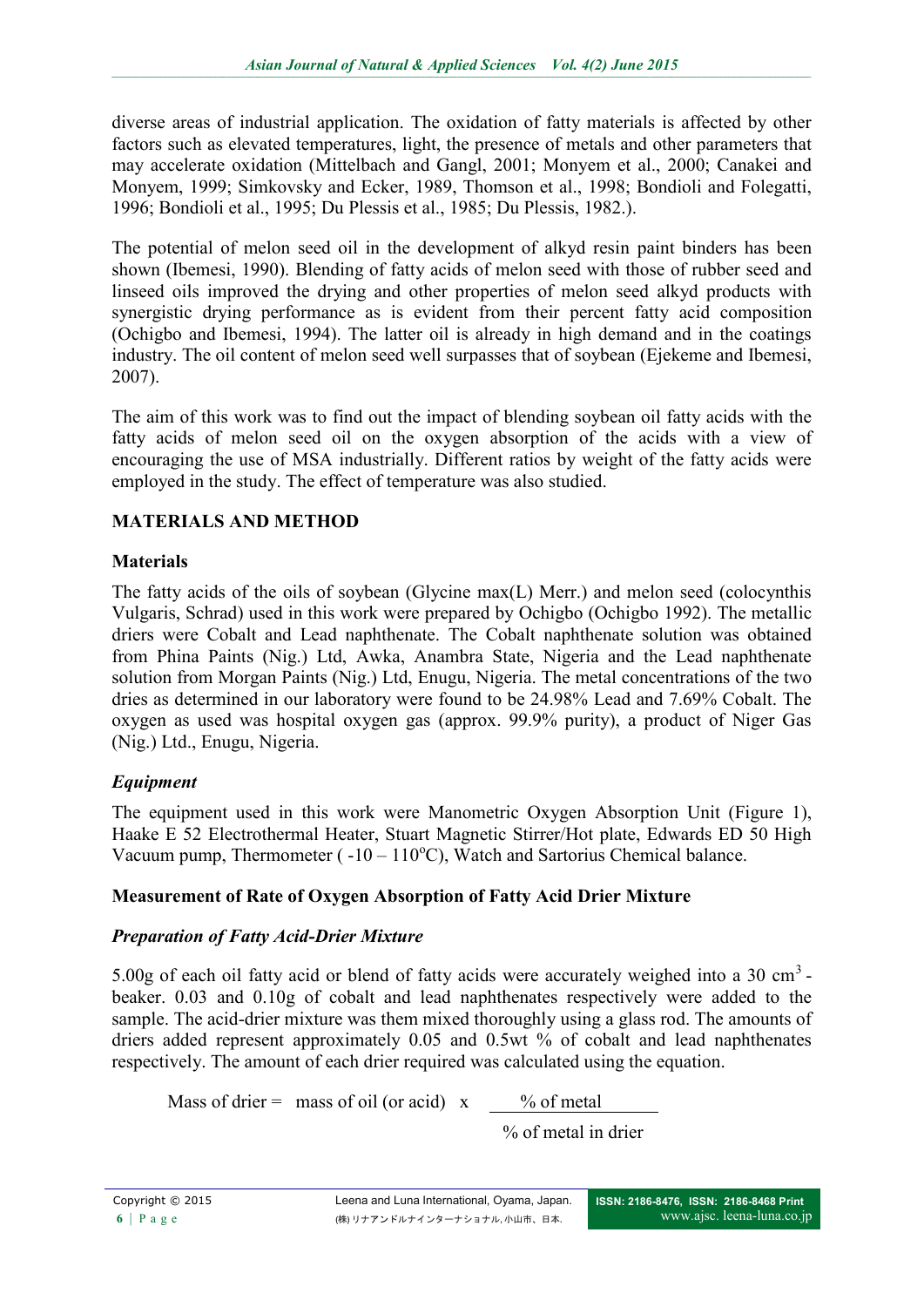

### *Procedure of Measuring the Rate of Oxygen Absorption*

Figure 1. Manometric Oxygen Absorption Apparatus

The oxygen – absorption apparatus (Figure 1) used in this work was constructed by Ekezie F. U., a Chief Technologist in the Department of Chemistry, University of Nigeria, Nsukka. The system has a pressure manometer (A) linked to an oxygen gas reservoir (B) equipped with taps at both ends. The reservoir was connected to the reaction flask (D) immersed in a lagged oil bath (E) containing a thermometer unit (C) for temperature control. A thermometer  $(-10-110^{\circ}\text{C})$  was dipped in the oil bath for monitoring the temperature of the reaction mixture.

With tap  $T_2$  closed, the system was evacuated for five minutes leaving taps  $T_4$  and  $T_3$  open. Tap  $T_4$  then closed, and by gradually opening tap  $T_2$ , the manometer section was also evacuated of air using the vacuum created in the reservoir. A pressure drop usually resulted from the above, and was indicated by a rise in mercury height in the right arm of the manometer. The trapped air in the manometer was also removed into the oxygen gas reservoir. The movement of the mercury meniscus in the arms of the manometer was carefully monitored to avoid any possible spillover of the mercury. A second evacuation of the reservoir was done to remove any air which might have entered it from the manometer.

After this evacuation, tap  $T_4$  was closed to cut off the system from the atmosphere. Oxygen gas of about 99.9% purity from the oxygen source was then gradually introduced into the reservoir through a connecting tube fitted at the end (H), by opening taps  $T_3$  and  $T_4$ , while tap  $T<sub>2</sub>$  remained temporarily closed to allow oxygen to collect for about one minute, and build up a little pressure in the reservoir. After one minute, tap  $T_2$  was carefully opened. There followed a gradual increase in mercury height in the left arm of the manometer which was carefully monitored and stopped when the height reached 43.00cm. The tap  $T_4$  was immediately closed and  $T_3$  closed later.

With tap  $T_3$  still closed, the reaction flask was removed from the system for weighing and introducing the acid-drier mixture. After weighing the reaction flask containing a magnetic stirrer and the acid-drier mixture, it was reconnected to the system and immersed in the oil bath. It was evacuated of air and equilibrated for 30 minutes at the reaction temperature. The acid-drier mixture was stirred by means of the magnetic stirrer set at a constant speed.

After equilibration of the reaction mixture, tap  $T_3$  was opened to allow oxygen into the reaction flask for the auto-oxidation. As soon as oxygen gas entered the reaction flask, there was an instantaneous drop in mercury height in the left arm of the manometer. The oxygen pressure at this height gave the initial oxygen pressure. The changes in mercury heights in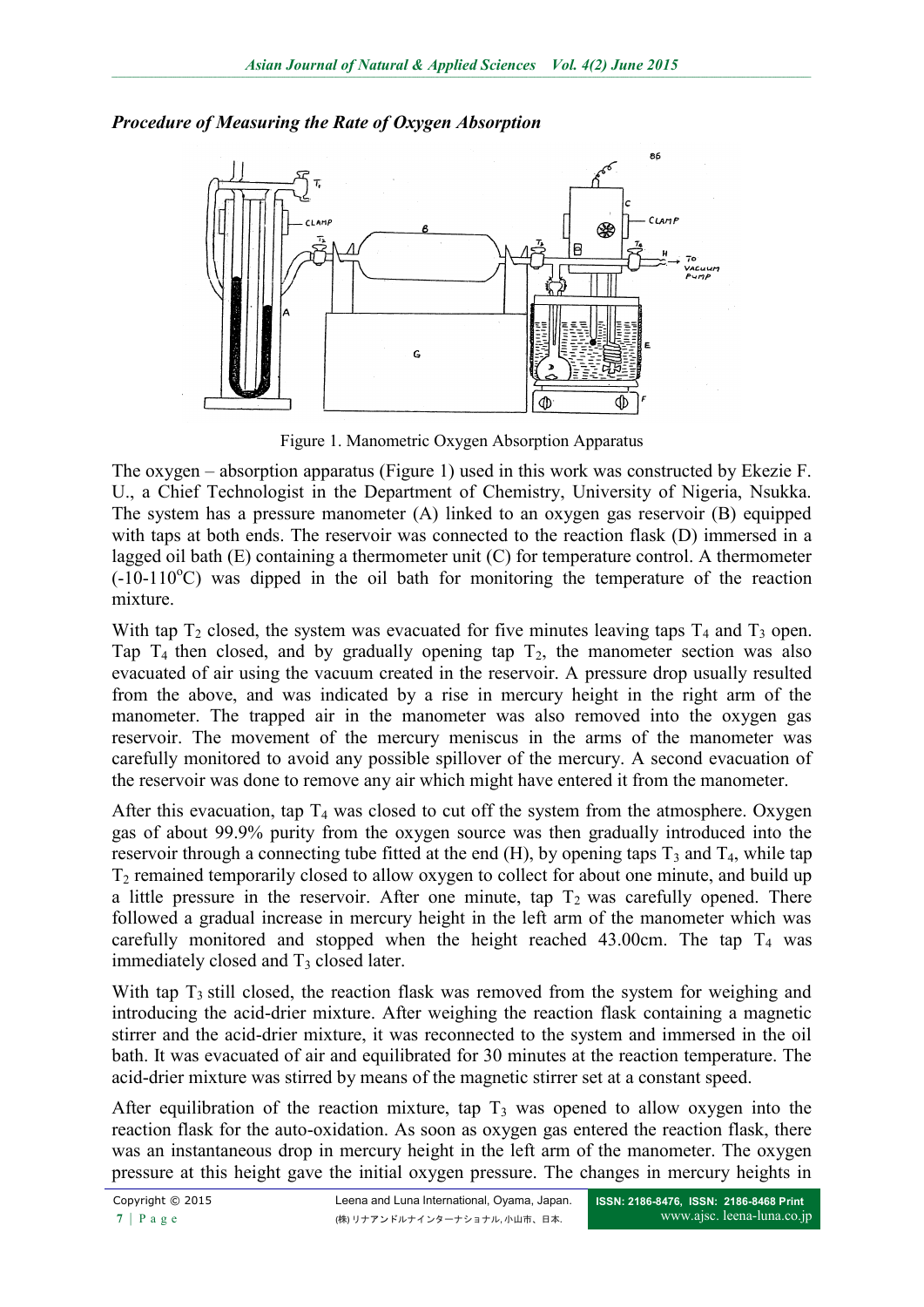both arms of the manometer were recorded at 10-minute intervals. At the end of each reaction (after five hours), the system was quickly vented to air, the reaction flask removed from the oil bath, allowed to cool, and the inside of the mouth and outside walls of the flask cleaned with tissue wetted with acetone. The reaction flask was then reweighed to get the mass of the non-volatile component of the reaction product after evacuation. The reactions were carried out at 31.5, 45, 60, 75 and  $90^{\circ}$ C.

## **RESULTS AND DISCUSSION**

### **Effects of Temperature and Blend Composition**

The effects of composition of blends of fatty acids on oxygen absorption are evident from figures  $2 - 6$ . The figures show a temperature-dependent composition effects on oxygen absorption as summarized below for the pure fatty acids (1 and 7) and the blends (2-6).

### **At 31.5<sup>o</sup>C**

The trend in oxygen absorption is

7>4>5>>1>6>3>2

Except for the first two hours when 7 and 4 absorbed equally and also 2 and 3 while 6 absorbed more than 1 during the first 1.5hrs. The trend in maximum oxygen absorption is

7>4>5>6<1>3>2

This trend shows that blends 2 and 3 absorbed less amount of oxygen than M.S.A.



Figure 2. Plots of mmoles/g of Oxygen absorbed  $(n_a)$  vs time for MSA/SBA blends at 31.5<sup>o</sup>C

## **At 45<sup>o</sup>C**

3>5>4>6>2>7>1

Except for the fifth hour when 1 and 7 absorbed equal amount of oxygen. The trend shows much improvement in oxygen absorption of blend 3 which topped the others. All the blends absorbed more oxygen than the parent neat acids hence blending M.S.A. with S.B.A. leads to synergistic improvement at  $45^{\circ}$ C.

At  $60^{\circ}$ C

5>7>4>3>6>2>>1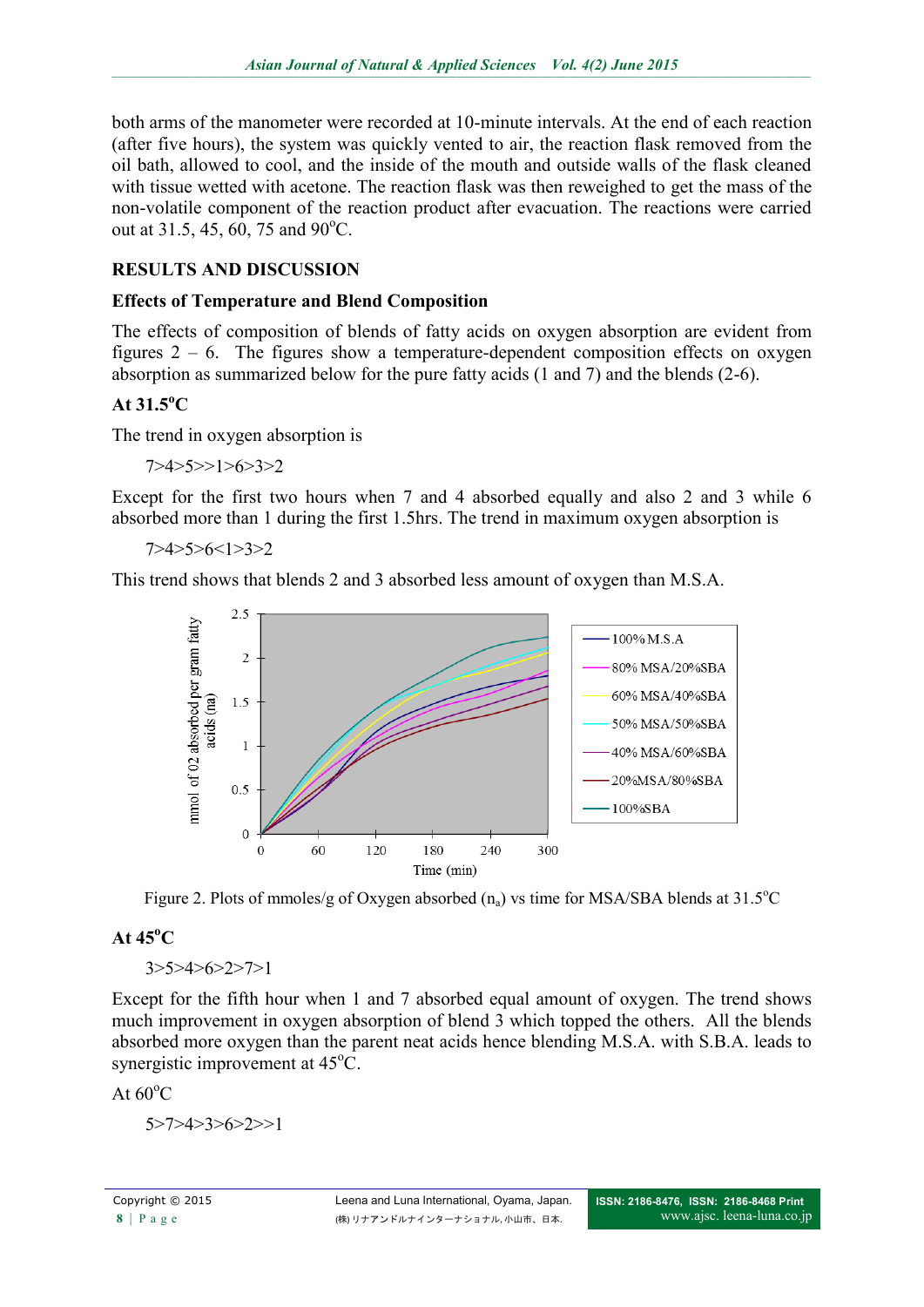Except for about the first 2.5hrs when the oxygen absorptions of 2, 3 and 6 were almost equal and greater than that of 4. 7 absorbed more than 5 during the last hour. The trend in maximum oxygen absorption is

$$
7 > 5 > 4 > 3 > 6 = 2 > 1
$$

This order shows more of a linear improvement on the oxygen absorption of M.S.A.



Figure 3. Plots of mmoles/g of Oxygen absorbed (na) vs time for MSA/SBA blends at  $45^{\circ}$ C



Figure 4. Plots of mmoles/g of Oxygen absorbed (na) vs time for MSA/SBA blends at  $60^{\circ}$ C

## **At 75<sup>o</sup>C**

6>7>3>5>2>1>4

Except for about the first 1.5hrs when 1 absorbed more than 2 and the last hour when 4 absorbed more than 2 and 1. The trend in maximum oxygen absorption is

6>7>>3>5>4 ≈2>1

This trend shows improvement in oxygen absorption when M.S.A is blended with S.B.A. However, synergistic improvement was observed with only blend 6 which contained 20% M.S.A.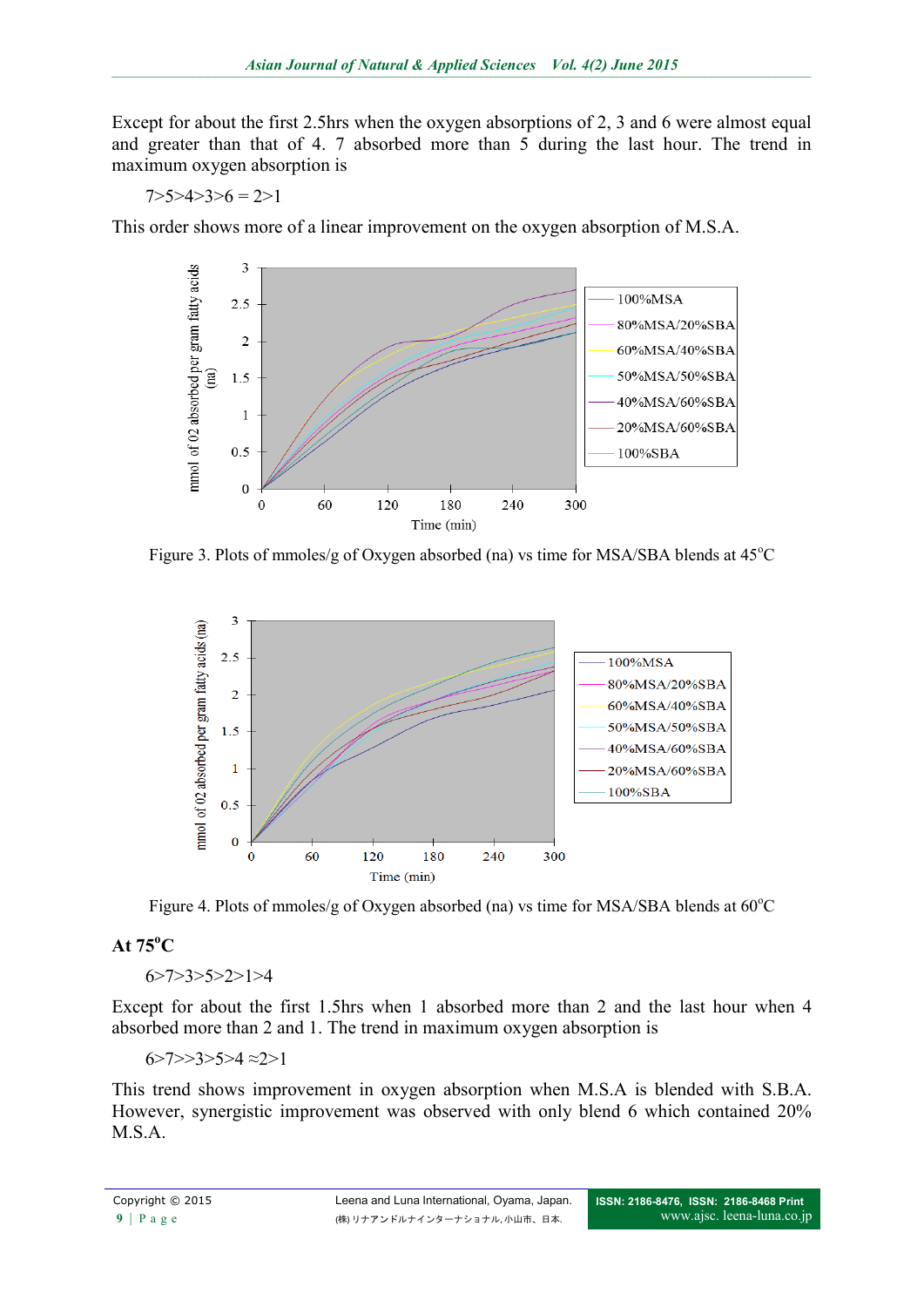

Figure 5. Plots of mmoles/g of Oxygen absorbed (na) vs time for MSA/SBA blends at 75°C



Figure 6. Plots of mmoles/g of Oxygen absorbed (na) vs time for MSA/SBA blends at  $90^{\circ}$ C

## **At 90<sup>o</sup>C**

#### 4>7>2>3>1>6>5

Except for the last 1.5hrs when 2 and 1 absorbed equally as well as 3, 5 and 6. The trend in maximum oxygen absorption is

 $4 > 7 > 2 = 1 > 6 > 5 > 3$ 

This trend shows that blend 4 exhibited synergistic improvement in oxygen absorption while other blends show no positive effect on oxygen absorption of M.S.A. but rather a decline.



Figure 7. Comparison of 5th-Hour Oxygen absorption of the various blends at 31.5, 45, 60, 75 and  $90^{\circ}$ C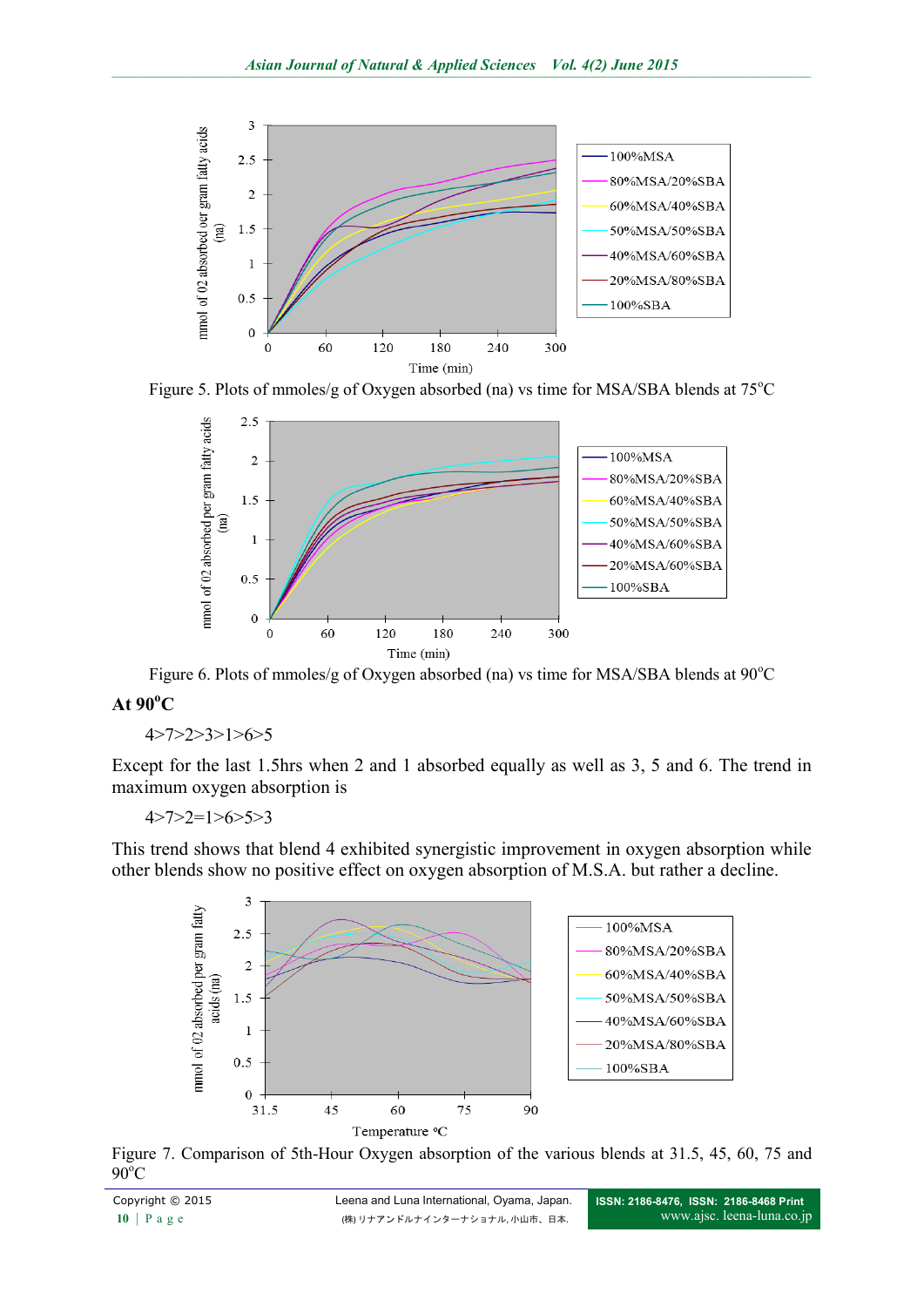In general, the trends in oxygen absorption do not seem to depend on the cumulative degree of unsaturation of the blends rather they reflect a synergistic effect. This observation agrees with the findings of (Isiuku, 2012) and Ochigbo and Ibemesi, 1994). Who carried out similar studies at temperatures of  $31.5 - 90^{\circ}$ C and room temperature. The reason for the nonconformity in trend of oxygen absorption with degree of unsaturation and the cause of the synergistic effect are unknown.

## **CONCLUSION**

This work shows that the optimum temperature of oxidative polymerization of the fatty acids of oils of melon seed, soybean and their blends lie within  $45 - 75^{\circ}$ C. The oxygen absorption characteristics of melon seed oil fatty acid can be improved by blending with soybean oil fatty acid up to the level of 60 – 80%. However, a decline in the oxygen absorption of melon seed oil fatty acid was observed to occur when blended with fatty acid of soybean oil at 31.5 and  $90^{\circ}$ C.

The synergistic oxygen absorption performance of the blends can be of importance in the formulation of alkyd resin paint binders using soybean oil. This is due to the fact that the oxidative polymerization depends on the fatty acid content of the oil.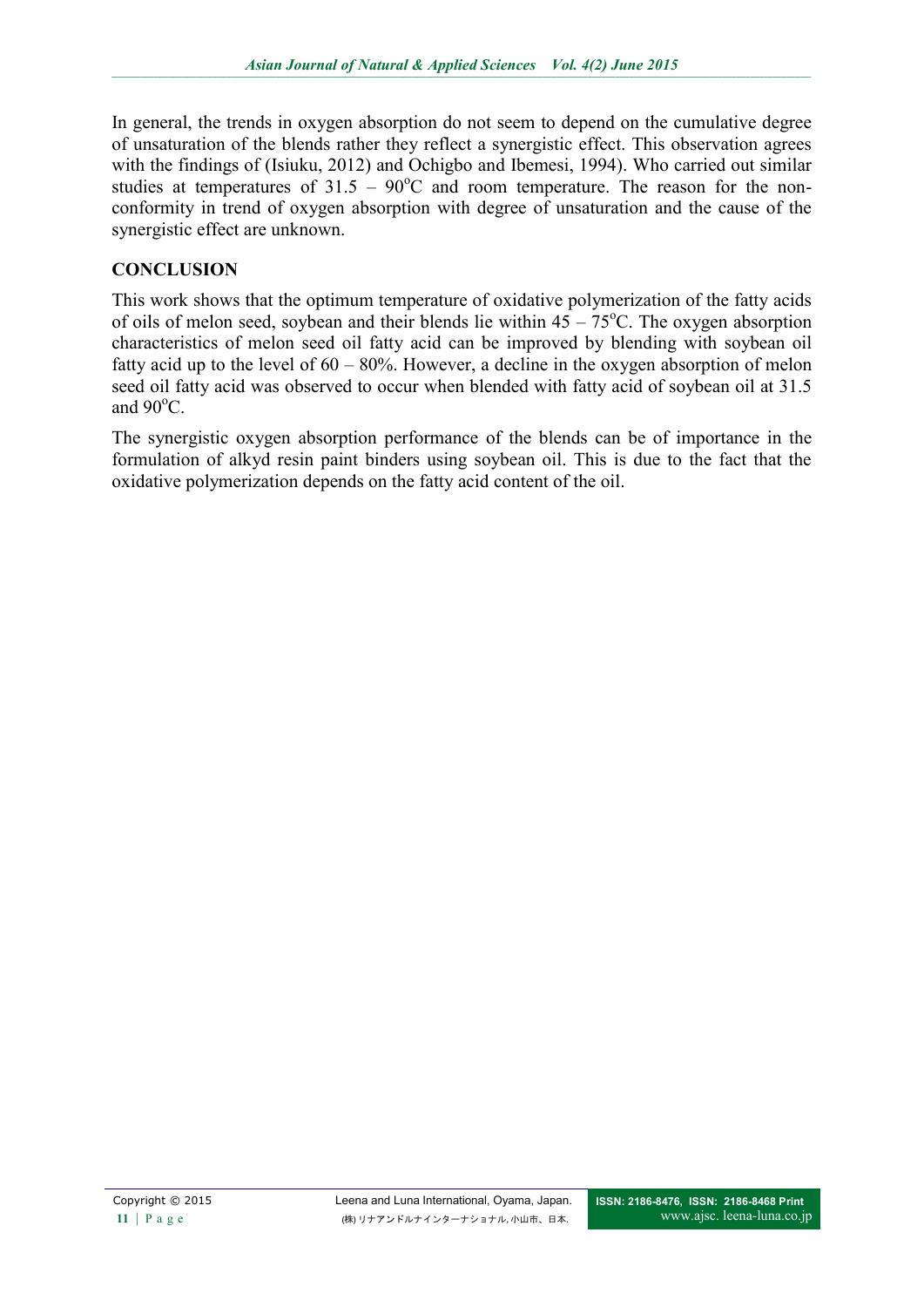### **REFERENCES**

- [1] Bondioli, A., & Folegatti, L. (1996). Evaluating the Oxidation Stability of Biodiesel. An Experimental Contribution. Riv. *Ital. Sostanze Grasse, 73*, 349 – 353.
- [2] Bondioli, P., Gasparoli, A., Lanzani A., Fedeli, E., Veronese, S., & Sala, M. (1995). Storage Stability of Biodiesel. *J. Amer. Oil Chem. Soc., 72*, 699 – 702.
- [3] Canakei, M., & Monyem, A., & Van Gerpen, J. (1999). Accelerated oxidation processes in biodiesel. *Trans. ASAE, 42*, 1565-1572.
- [4] Du Plessis, L. M. (1982). Plant Oils as Diesel Fuel Extenders: Stability Tests and Specifications on Different Grades of sunflower Seed and Soybean Oils. *CHEMSA., 8*, 150 – 154.
- [5] Du Plessis, I. M., De Villiers, J. B. M., & van de Walt, W. H. (1985). Stability Studies on Methyl and Ethyl Fatty Acid Esters of Sunflower Seed Oil. *J. Amer. Oil Chem. Soc., 62* 748 – 752.
- [6] Ejikeme, P. M., & Ibemesi, J. A. (2007). New Alkyd Resin Systems from Blends of Melon Seed and Linseed Oils: The case of Pentaerythritol as Polyhydric Alcohol. *J. Chem. Soc. Nig., 32*(2), 184 – 190.
- [7] Gerhard, K., & Dunn, R. O. (2003). Dependence of Oil Stability Index of Fatty Compounds on their structure and concentration and presence of metals. *J. Amer Oil Chem. Soc., 80*(10), 1021 -1025.
- [8] Goldsmith, J. N. (1949). Thorpe's Dictionary of Applied Chemistry (4<sup>th</sup> Ed., Vol. IX; pp. 13, 22-28). London: Longmans.
- [9] Ibemesi, J. A. (1990). Potentials of Melon Seed Oil in the Development of Alkyd Resin Paint Binders. *Nig. J. Sc. Accepted for Publication* 1990.
- [10] Isiuku B. O., & Ibemesi J. A., (2012). Oxygen Absorption Studies of Unsaturated Fatty Acids of Linseed and Melon Seed Oils; Effects of Temperature and Blending. *Environ. Res. J., 6*(2), 62-67.
- [11] Mattil, K. F., Norris, F. A., Stirton, A. J., & Swern, D. (1964). *Bailey's Industrial Oil and Fat Products* ( $3^{rd}$  Ed., p.224). New York: Interscience Publishers.
- [12] Mattil, K. F., Norris, F. A., Stirton, A. J., Swern, D. (1964). *Bailey's Industrial Oil and Fat Products*  $(3<sup>rd</sup> Ed., pp. 526 – 52)$ . New York: Interscience Publishers.
- [13] Mattil, K. F., Norris, F. A., Stirton, A. J., Swern, D. (1964). *Bailey's Industrial Oil and Fat Products.* (3<sup>rd</sup> Ed., p.226). New York: Interscience Publishers.
- [14] Mittelbach, M., & Gangl S. (2001). Long Storage Stability of Biodiesel made from Rapeseed and used frying oil. *J. Amer. Oil Chem. Soc., 78*, 573 – 577.
- [15] Monyem, A., Canakei, M., & van Gerpen, J. H., (2000). Investigation of Biodiesel Thermal Stability under Simulated In-Use Conditions Appl. *Eng. Agric, 16*, 373 – 378.
- [16] Ochigbo, S. S. (1992). M.Sc. *Research Project Report*, University of Nig. Nsukka, Nigeria.
- [17] Ochigbo, S. S., & Ibemesi, J. A. (1994). Oxygen Absorption Characteristics of Blends of Fatty Acids from Seed Oils of Rubber, Watermelon, Soybean and Linseed. *Ind. J. Nat. Rubber Research, 7*(2), 107 – 113.